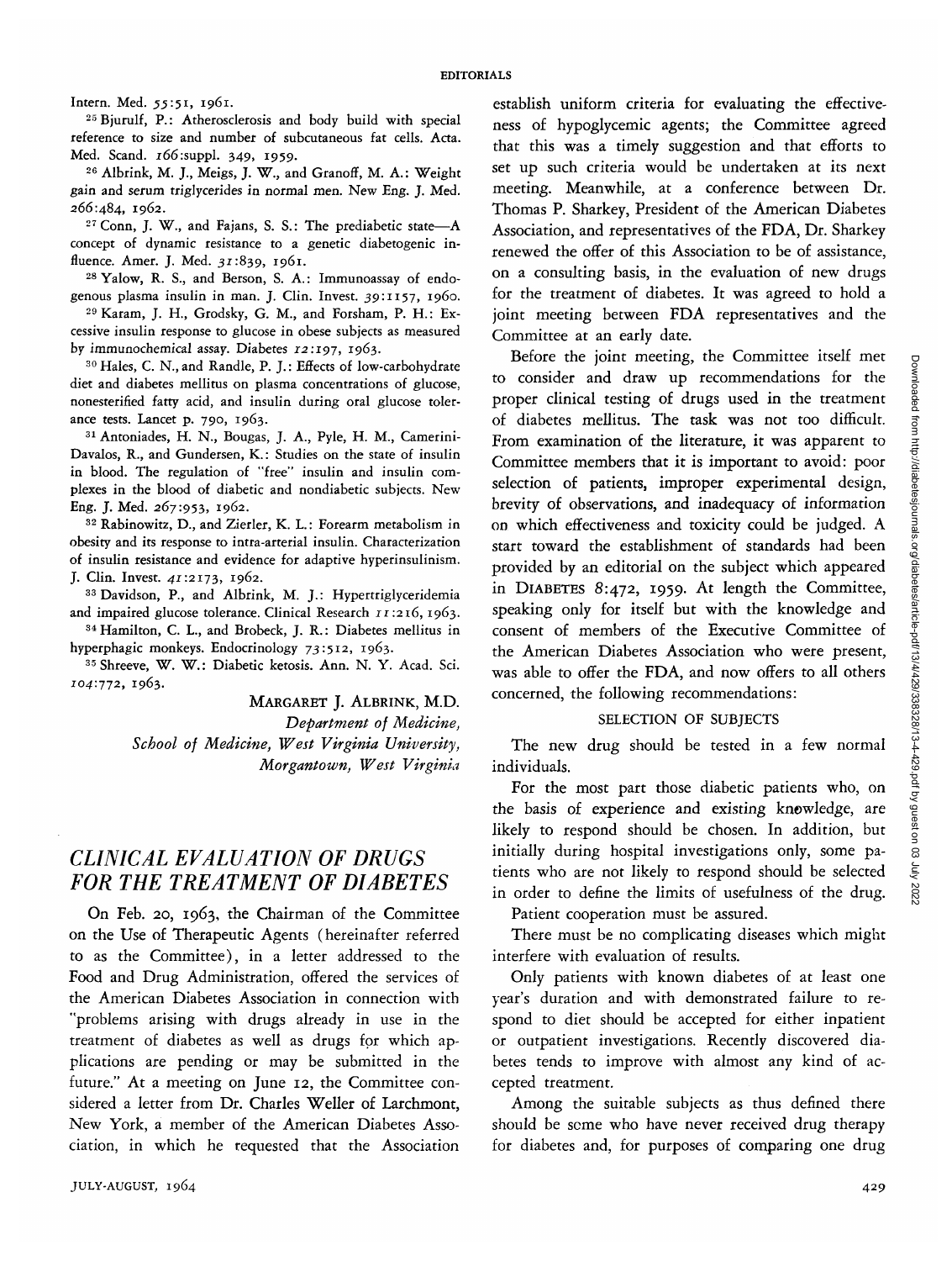with another, some who have been treated with other hypoglycemic agents.

#### OBSERVATIONS IN HOSPITALIZED PATIENTS

A diet calculated to maintain the patient's present weight should be prescribed.

A control period of ten to fourteen days, or until a steady metabolic state is achieved, should precede any experimental period.

The experimental period should be of at least two weeks' duration for each drug tested.

A "recovery period" of at least two weeks should elapse between trials with successive drugs. Even this will be too short in many cases, for, especially in mild diabetes, the beneficial effects of one drug may last for many weeks and thus mask the effect of the next. Actually, it is doubtful that a succession of drugs should be tested in a patient who cannot stay in the hospital for as long as three months.

Use of placebos in control periods is advisable but not as important as in studies of ambulatory patients.

The patient should be weighed two or three times weekly. Daily determination of fasting and two- or three-hour postprandial blood sugar levels and of urinary glucose and ketone bodies in fractional and twentyfour-hour specimens is essential. Indices of lipid metabolism, such as serum cholesterol, triglycerides, and free fatty acids, should be obtained from time to time. More elaborate tests as, for example, respiratory quotient, nitrogen balance and studies with isotopes, will be added by those who have facilities for them.

Appropriate clinical and laboratory tests for toxicity are of course essential, not only with moderate, clinically effective doses of the drug but with doses as high as are likely to be used in practice.

Effectiveness should be determined first with the test drug alone and should be judged by changes in blood and urinary glucose and ketones, *not* by changes in "requirement" for insulin or other hypoglycemic agents; this is an untrustworthy guide.

The clinical pharmacology of a drug—absorption, metabolism, excretion, duration of activity, effective blood levels, and, to some extent, mode of action—can be studied only in a hospital, and should be.

OBSERVATIONS IN AMBULATORY PATIENTS

As with hospitalized patients, the diet should be designed to maintain present body weight, whether normal or abnormal. This is best accomplished by having the patient submit a quantitative record of his customary food intake for a week or more before observations are begun and at intervals thereafter.

The duration of the observations will vary with their purpose. In the investigation of a single drug, at least a year is usually necessary in each case for the accumulation of meaningful data respecting toxicity, side effects and late failures. In studies comparing one drug with another, a twelve-month period for each is not feasible and one must be content with three- or four-month periods but not less. For each drug tested in such short periods a minimum of six or eight sets of data for blood and urinary glucose and other determinations are necessary for proper evaluation.

Control and recovery periods should be of at least one month's duration and investigations, whenever possible, should be conducted with use of placebos and cross-over and double-blind technics.

Initially, office or outpatient visits should be made every one or two weeks, the patient bringing a record of his home urine tests made, if possible, four times daily with a copper reagent (not any of the glucose oxidase methods presently available) and a sample of a twenty-four-hour collection of urine for quantitative determination of glucose. For purposes of reporting, the home tests can be quantitated as the per cent of tests at each time of day showing  $o, +$  to  $++,$  and  $++ +$  to  $++++$ . Records of other drugs taken and illness or other untoward event should be required.

At each visit a urine specimen passed at that time should be examined for glucose, ketone bodies, and cellular elements. A fasting and a two- or three-hour postprandial blood sample for glucose should be obtained with the time since the last meal recorded. Body weight should be measured routinely.

Appropriate tests for toxicity should be made at intervals. It is in the long-term study of ambulatory patients that delayed manifestations of toxic reactions and side effects become apparent.

### **COMMENT**

These recommendations are exacting. While they represent an approach to the ideal, they are at the same time practical. They are based on actual experience of Committee members in reviewing the original clinical reports of many physicians who have submitted to pharmaceutical firms data that would determine whether or not a given product would be acceptable to the FDA. In many cases the data have been less valuable than they might otherwise have been because procedures herein proposed have not been followed. The result may be that cooperating physicians may have to be asked to conduct further studies or supply missing information, not once but several times, and